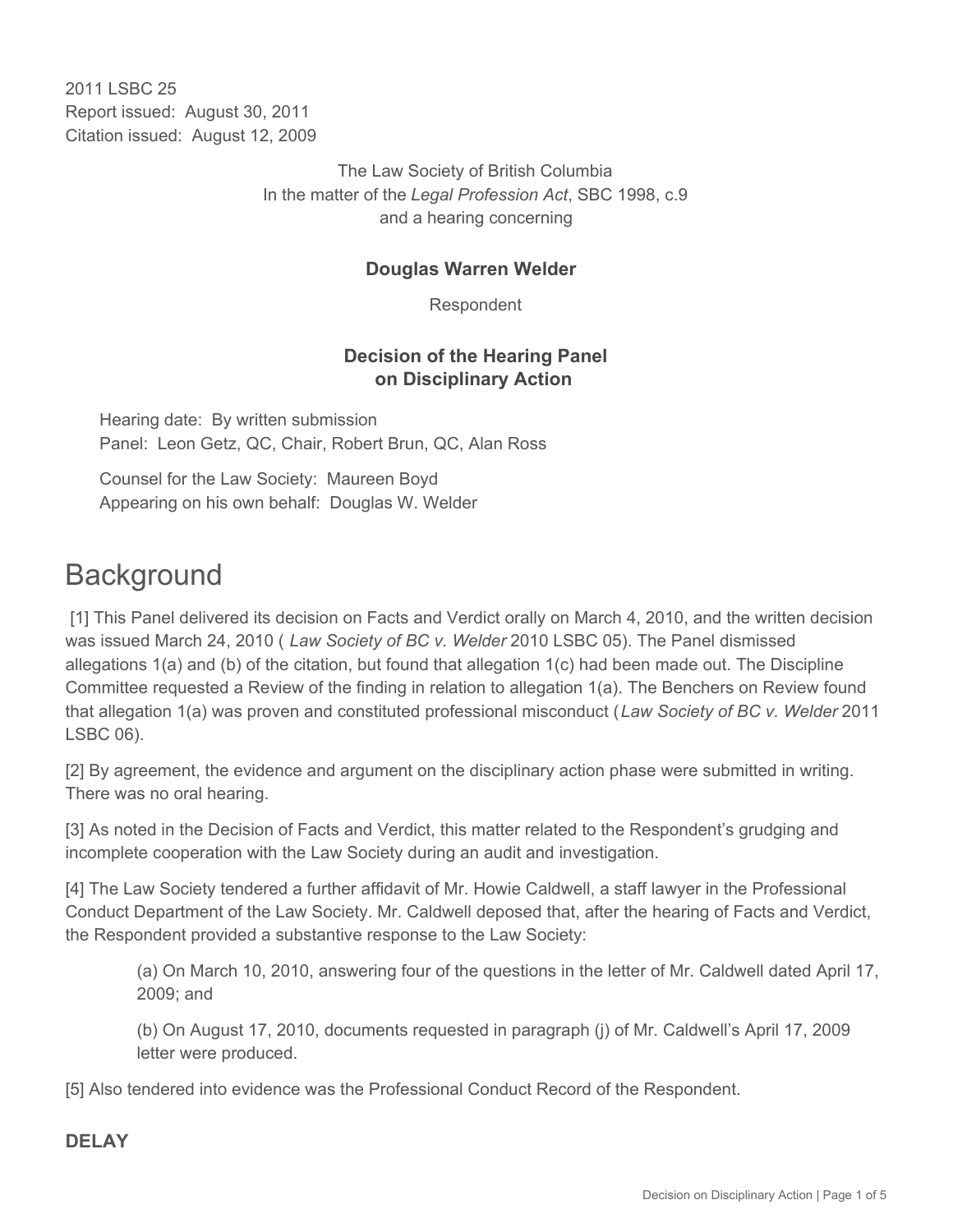[6] Both the Law Society and the Respondent provided written submissions. Following the decision of the Benchers on Review, this Panel provided direction to the parties on a timeline for delivering written submissions on the disciplinary action to be imposed. That direction required that the Law Society provide written submissions on or before April 5, 2011. The Respondent was directed to provide his submissions within 21 days of the receipt of the Law Society's submissions. The Law Society was given a further seven days to provide reply submissions. All of the submissions were then to be forwarded to this Panel at one time.

[7] The Law Society submissions were received on March 14, 2011. After the expiry of the 21 days, no submissions having been received from the Respondent, the Law Society's submissions were circulated to this Panel on May 2, 2011. The Panel convened a preliminary meeting to consider the issue of disciplinary action in light of the Law Society's submissions.

[8] The Respondent delivered his written submissions on June 13, 2011, well after the date directed by this Panel and after the Panel had initial discussions regarding disciplinary action. Despite the late delivery of the Respondent's submissions, we have reviewed them and given them due weight.

## **POSITION OF THE LAW SOCIETY**

[9] In determining disciplinary action for the Respondent, the Law Society submits that the Panel should consider the factors set out in *Law Society of BC v. Ogilvie*, [1999] LSBC 17.

[10] The Law Society's position is that a combination of factors makes this an appropriate case for a suspension. Those factors include:

- (a) the conduct that was the subject of the citation;
- (b) the period of time over which the conduct occurred;
- (c) the limited chance at remediation;
- (d) the Respondent's propensity toward failure or refusal to comply with regulatory requirements;
- (e) the need for specific deterrence; and
- (f) the Respondent's prior discipline history.

[11] The Law Society notes that the Respondent's discipline history includes five prior conduct reviews and four prior citations. On two occasions he has been suspended by the Law Society for periods of 60 days and three months respectively.

[12] Based on all of the evidence tendered and prior decisions relating to penalty, the Law Society submits that the appropriate disciplinary action would be:

(a) a suspension of one to three months to commence on the first of the month following the date upon which this Panel issues its decision on disciplinary action; and

(b) an order of costs in the amount of \$3,000 payable to the Law Society by October 31, 2011.

## **POSITION OF THE RESPONDENT**

[13] The Respondent submits that the appropriate disciplinary action would be a reprimand, or a fine of less than \$2,000.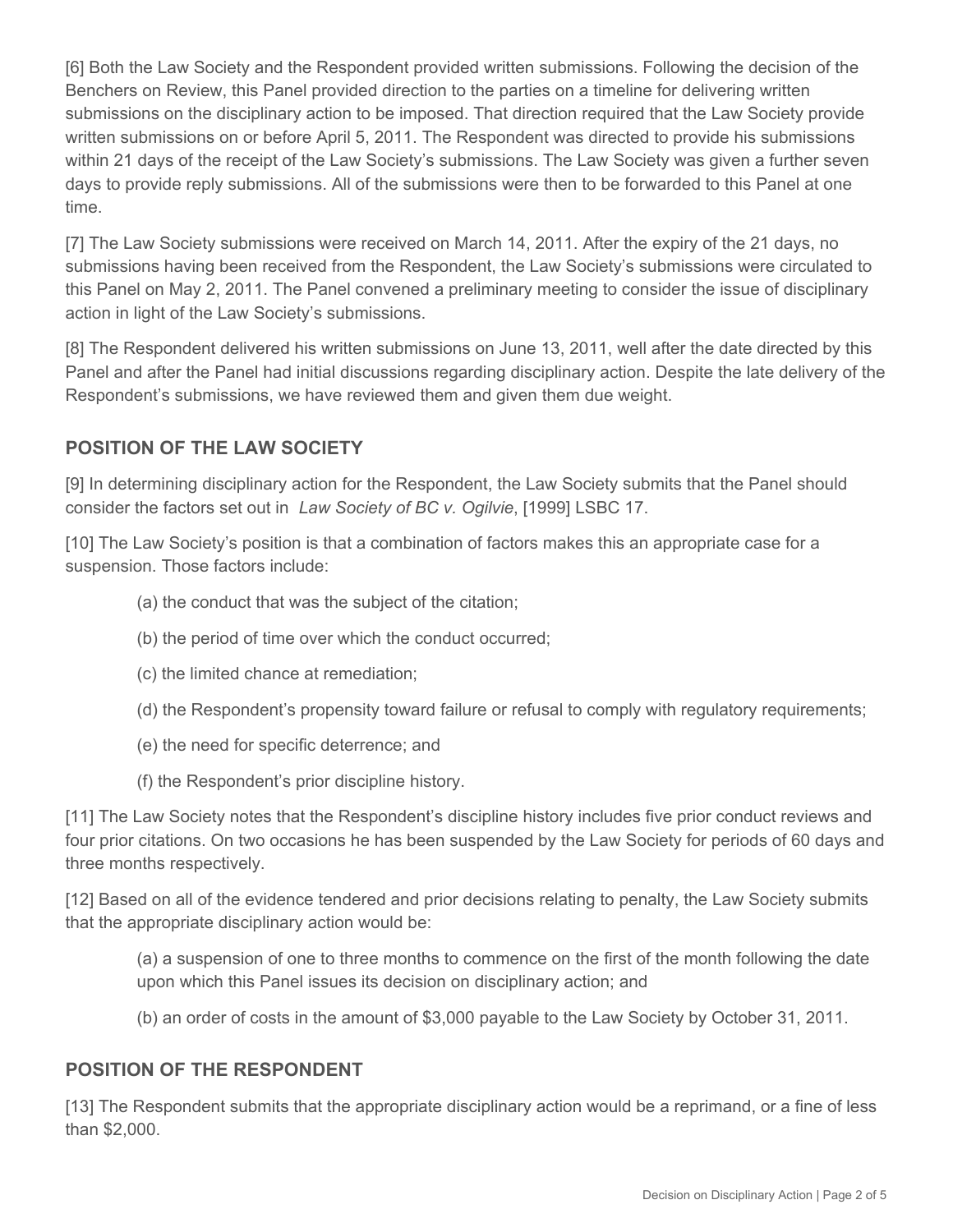[14] The Respondent submits that:

(a) He had given the Law Society investigators the information about his bank accounts verbally at the beginning of the investigation.

(b) His refusal to answer was based on his belief that he had provided the information that had been requested.

(c) In other cases involving a failure to respond to the Law Society, a fine of \$1,000 to \$3,000 has been imposed (*Law Society of BC v. Tak*, 2009 LSBC 25, at para. 32).

(d) There was no victim in this instance, and no advantage to the Respondent.

(e) This was a first time offence, and the Respondent immediately responded after the decisions of the Panel and the Benchers on Review.

[15] The Respondent further submits that the concept of rehabilitation does not arise because this incident constitutes a "one-off" event, and he has never failed to respond to the Law Society on any other occasions.

[16] Finally, the Respondent submits that a fine would be appropriate because, as a sole practitioner, a suspension would have a severe effect on his practice. He says that the public's confidence in the integrity of the profession would be satisfied by the imposition of a fine.

[17] With respect to costs, the Respondent submits that no order should be made, or that an award of \$1,500 would be appropriate. He submits that the factors discussed in *Law Society of BC v. Racette*, 2006 LSBC 29 should be considered.

### **DISCUSSION**

[18] This Panel and the Benchers on Review found that the Respondent's actions, or inactions, in failing to respond to questions from the Law Society constituted professional misconduct. Both decisions refer to the decision in *Law Society of BC v. Dobbin*, [1999] LSBC 27, which describes the seriousness with which this offence is viewed.

[19] As noted in our original decision on Facts and Verdict, the Panel expressed its dissatisfaction with the "cat and mouse" game played by the Respondent in respect of the audit and investigation. The Respondent himself testified that, while he did not attempt to obstruct the investigation, he did not believe it was his duty to assist it.

[20] During the investigation, there were lengthy periods during which the Respondent failed to answer the requests of the Law Society. The findings of this Panel and the Review panel do not arise from a single incident of failing to respond to the Law Society. Instead, the failure amounts to a pattern of conduct over a period of many months and many letters.

[21] The Panel considers the Respondent's conduct to be grave. His conduct, both during the audit and the later investigation, showed a deliberate and prolonged failure or refusal to cooperate with the Law Society's investigators.

[22] The Respondent was called to the Bar in 1981. As noted above, he has a significant disciplinary history including two suspensions.

[23] Although the Respondent says that his actions had no victim and no impact in this case, it is clear that the victim was, in fact, the Law Society of British Columbia and thus the lawyers of this Province and the public whose interests the Law Society is bound by statute to uphold and protect. The Law Society was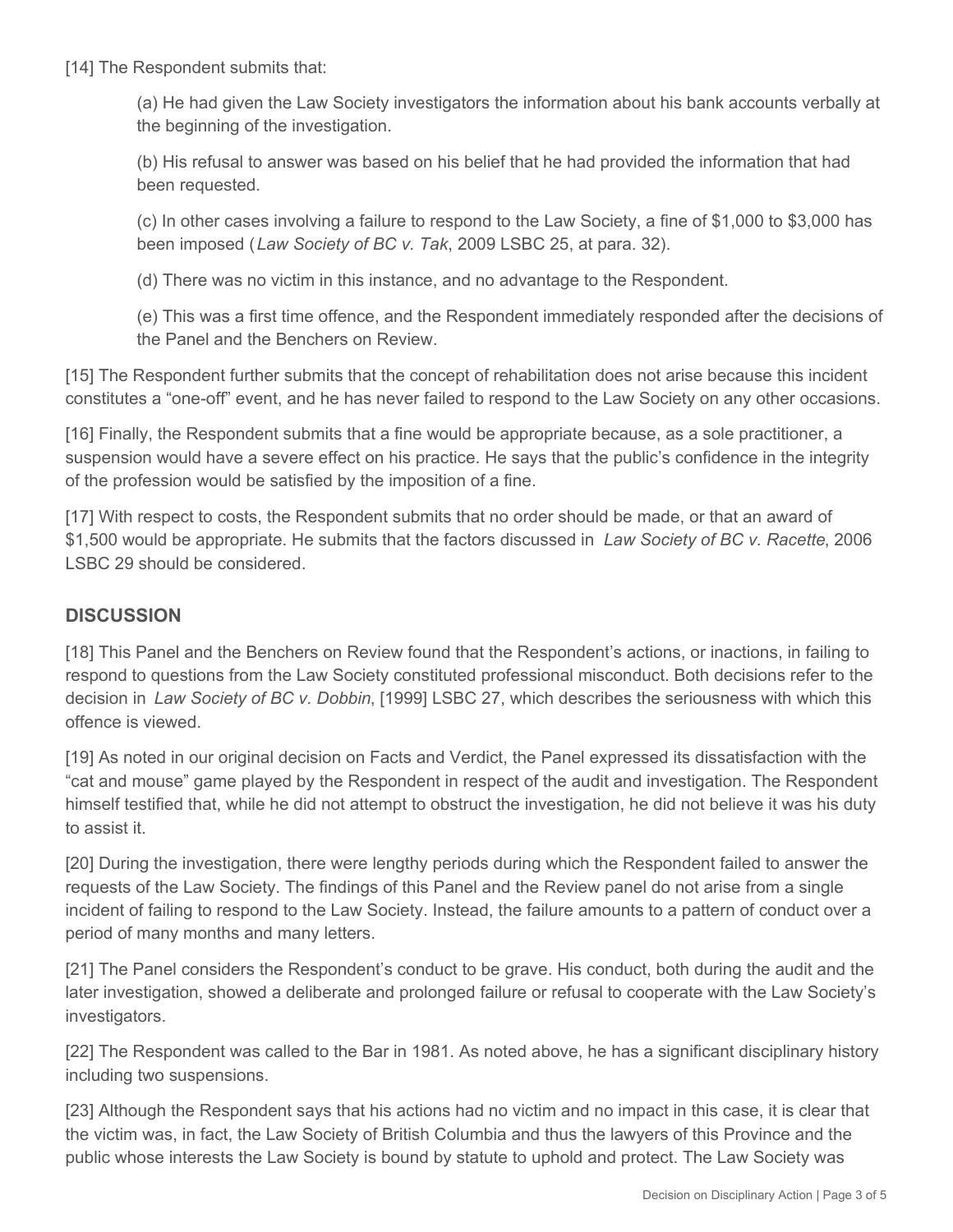forced to expend significant resources pursuing an investigation instead of completing an audit that should have been straightforward.

[24] Although the Respondent has now complied with the Law Society's requests for information, his submissions regarding disciplinary action indicate that he does not believe that his conduct was serious. To that extent he has not acknowledged his own misconduct, and there are no mitigating circumstances.

[25] The Law Society submission discusses the possibility of remediation or rehabilitation. The Respondent's position is that he does not believe that he needs remediating. These reasons should indicate that this Panel does not agree with that position. His discipline history indicates that attempts to remediate the Respondent in the past have been unsuccessful. We view the facts that formed the basis of this citation to be further occurrences of the Respondent's pattern of misconduct.

[26] The Respondent submitted that the Law Society's proposed disciplinary action of a suspension would be very severe given the fact that he is a sole practitioner. As noted, the Respondent has been suspended twice in the past. It was completely within his power to cooperate with the Law Society's audit and investigation. Instead, he chose a different path. He cannot now say that a suspension from practice is too severe a penalty.

[27] Finally, we note that there is a need for specific and general deterrence and there is a need to ensure that the public's confidence in the integrity of the profession is maintained.

[28] The Law Society has outlined a number of cases in which lawyers have been suspended for actions similar to those of the Respondent. We find the decisions in *Law Society of BC v. Williamson*, 2005 LSBC 19 and *Law Society of BC v. Tak*, 2010 LSBC 13 to be the most instructive. In those cases, the respondents were suspended for 45 days. In both of those cases, the prior professional conduct record of the respondent was less problematic than that of the Respondent in this case.

[29] As noted above, the Respondent submitted that he does not require rehabilitation because this incident was a "one-off" event. He stated that he has never failed to respond to the Law Society on any other occasion. His submissions on this point were made well after the time period directed by this Panel had expired. The irony of his "one-off" submission appears to have eluded the Respondent.

[30] The Panel has reviewed the cases submitted by the Law Society. We have decided that the appropriate disciplinary action is a suspension for 45 days, commencing on October 1, 2011.

## **COSTS**

[31] As noted above, the Law Society seeks an award of costs in the amount of \$3,000. The Respondent submits that no award should be made, or alternatively, that an award of \$1,500 is appropriate.

[32] We have considered the factors in *Law Society of BC v. Racette*, 2006 LSBC 29, including the seriousness of the offence, the financial circumstances of the Respondent, the total effect of the Penalty (including the effect of the suspension) and the extent to which the conduct of the parties resulted in costs accumulating.

[33] As noted above, we found the offence to be serious.

[34] We have no information regarding the financial circumstances of the Respondent, although we anticipate that the suspension from practice will have a significant effect on his income.

[35] In this case, it was clear that the Respondent's conduct was not only the sole reason for the audit and the investigation, but also for the citation and the hearing. As noted in our original decision on Facts and